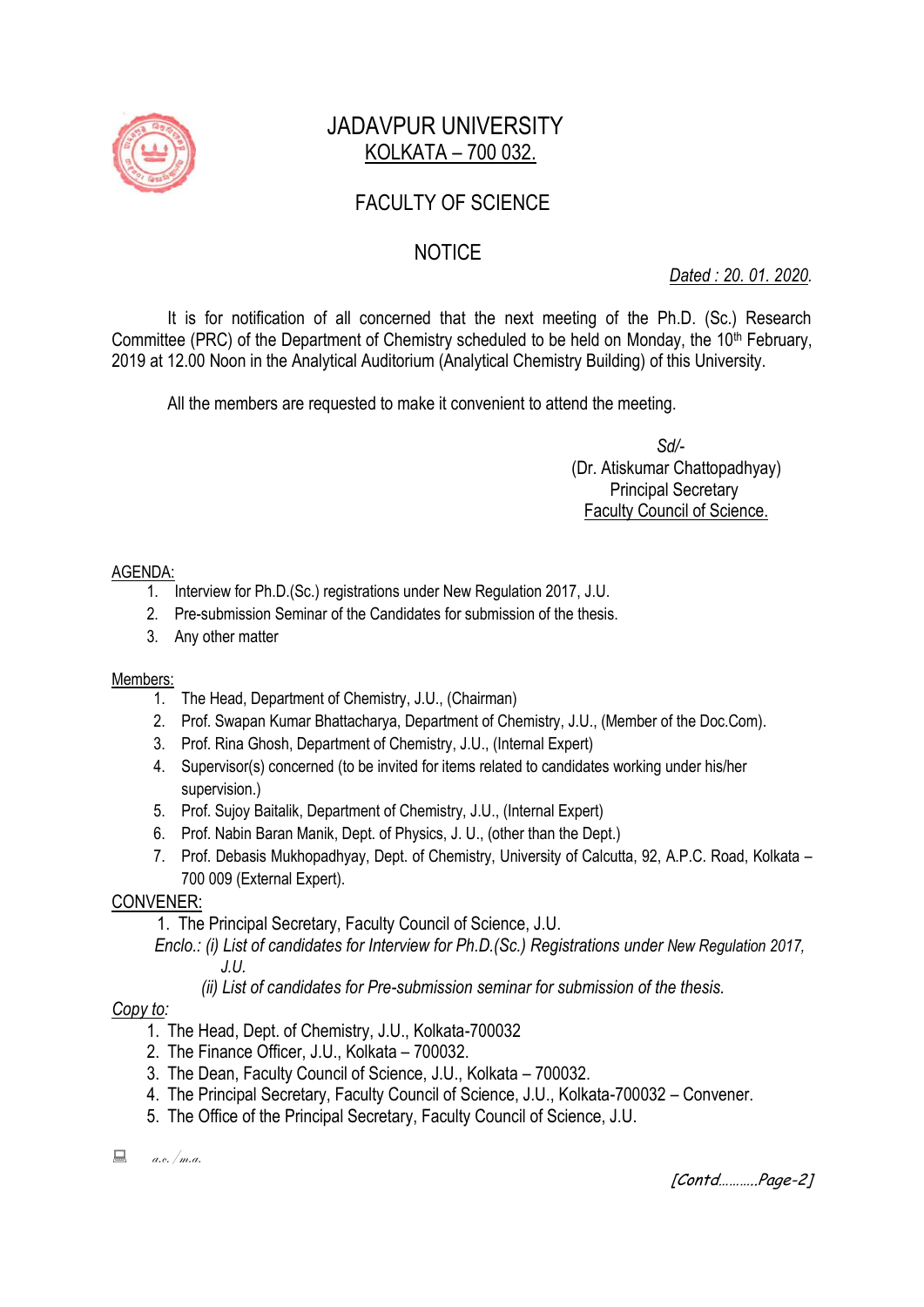[Page-2]

## **DEPARTMENT OF CHEMISTRY**

### **(1) LIST OF CANDIDATES FOR INTERVIEW FOR PH.D.(SC.) PROGRAMME**

 $\ddot{\phantom{1}}$ 

 $\ddagger$ 

| Venue: Analytical Chemistry Building (Analytical Auditorium) |                                                                          |                                                          | Date: 10.02.2020                                 |  |  |  |  |
|--------------------------------------------------------------|--------------------------------------------------------------------------|----------------------------------------------------------|--------------------------------------------------|--|--|--|--|
|                                                              | Time : 12-00 Noon                                                        |                                                          |                                                  |  |  |  |  |
| SL.<br>NO.                                                   | <b>NAME OF THE CANDIDATES</b>                                            | <b>NAME OF THE PROPOSED</b><br><b>SUPERVISOR</b>         | <b>NET / GATE / SET</b><br><b>QUALIFIED ETC.</b> |  |  |  |  |
| $\overline{01}$ .                                            | Anupam Jana<br>[FS/Ph.D./Chem./1/2019-20<br>dtd. 10/01/2020]             | Dr. Asamanjoy Bhunia, Asst.<br>Professor, J.U.           | <b>NET</b>                                       |  |  |  |  |
| 02.                                                          | Dibyendu Dey<br>[FS/Ph.D./Chem./2/2019-20<br>dtd. 10/01/2020]            | Dr. Manas Panda, Asst. Professor,<br>J.U.                | <b>NET</b>                                       |  |  |  |  |
| 03.                                                          | <b>Uday Shee</b><br>[FS/Ph.D./Chem./3/2019-20<br>dtd. 13/01/2020]        | Prof. Kajal Krishna Rajak, Professor,<br>J.U.            | <b>NET</b>                                       |  |  |  |  |
| 04.                                                          | Soumi Das<br>[FS/Ph.D./Chem./4/2019-20<br>dtd. 13/01/2020]               | Prof. Sujoy Baitalik, Professor, J.U.                    | <b>GATE</b>                                      |  |  |  |  |
| 05.                                                          | <b>Biswajit Bera</b><br>[FS/Ph.D./Chem./5/2019-20<br>dtd. 06/01/2020]    | Dr. Tapan Kumar Mondal, Asst.<br>Professor, J.U.         | <b>NET</b>                                       |  |  |  |  |
| 06.                                                          | <b>Amrita Mondal</b><br>[FS/Ph.D./Chem./6/2019-20<br>dtd. 09/01/2020]    | Prof. Ranjit Biswas, Sr. Professor,<br><b>SNBNCBS</b>    | <b>GATE</b>                                      |  |  |  |  |
| 07.                                                          | <b>Sudipta Mondal</b><br>[FS/Ph.D./Chem./7/2019-20<br>dtd. 10/01/2020]   | Dr. Mohabul Alam Mondal, Asst.<br>Professor, J.U.        | <b>NET</b>                                       |  |  |  |  |
| 08.                                                          | Nandan Bar<br>[FS/Ph.D./Chem./8/2019-20<br>dtd. 10/01/2020]              | Prof. Ambikesh Mahapatra,<br>Professor, J.U.             | <b>NET</b>                                       |  |  |  |  |
| 09.                                                          | <b>Sucharita Mondal</b><br>[FS/Ph.D./Chem./9/2019-20<br>dtd. 02/01/2020] | Dr. Pradip Kumar Mahapatra,<br>Associate Professor, J.U. | <b>NET</b>                                       |  |  |  |  |
| 10.                                                          | Susanta Dinda<br>[FS/Ph.D./Chem./10/2019-20<br>dtd. 10/01/2020]          | Dr. Debajyoti Ghosal, Associate<br>Professor, J.U.       | <b>NET</b>                                       |  |  |  |  |
| 11.                                                          | Sovandeb Sen<br>[FS/Ph.D./Chem./11/2019-20<br>dtd. 13/01/2020]           | Dr. Susmita Kundu, Sr. Scientist,<br><b>CGCRI</b>        | <b>NET</b>                                       |  |  |  |  |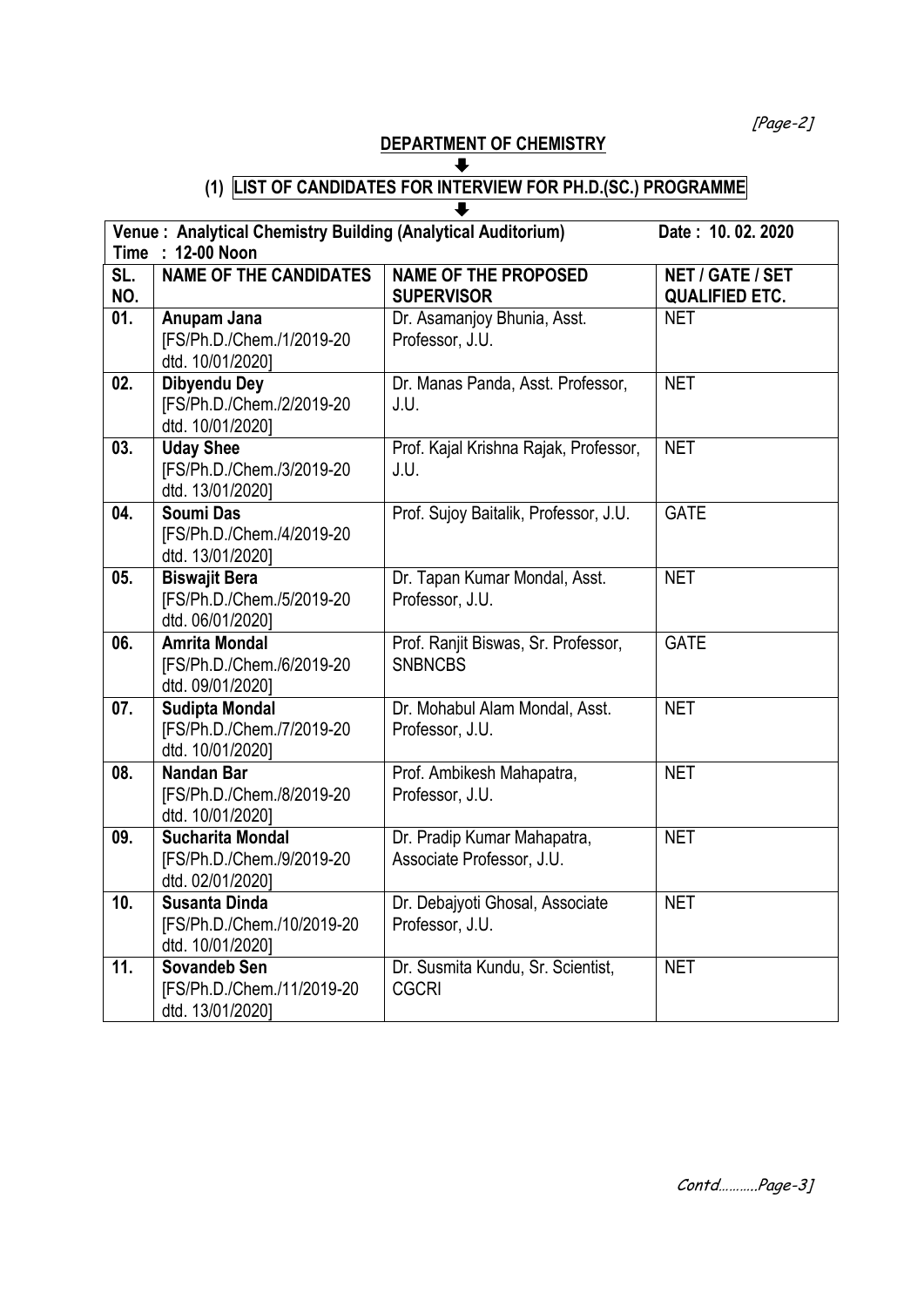[Page-3]

| LIST OF CANDIDATES FOR FRE-SUDIMISSION FOR SUDIMISSION OF THE THESES                                                                                   |                                                                   |                                                                                                                                |                                                                                                                                                                               |                         |                                                              |  |
|--------------------------------------------------------------------------------------------------------------------------------------------------------|-------------------------------------------------------------------|--------------------------------------------------------------------------------------------------------------------------------|-------------------------------------------------------------------------------------------------------------------------------------------------------------------------------|-------------------------|--------------------------------------------------------------|--|
| <b>DEPARTMENT OF CHEMISTRY</b><br>Venue: Analytical Chemistry Building (Analytical Auditorium)<br>Date: 10.02.2020<br><b>12-00 Noon</b><br><b>Time</b> |                                                                   |                                                                                                                                |                                                                                                                                                                               |                         |                                                              |  |
| SI.<br><b>No</b>                                                                                                                                       | Name of the<br>candidates<br>[Index No]                           | Name of the<br>Supervisor/s                                                                                                    | Proposed Title of<br>the Thesis                                                                                                                                               | Date of<br>Registration | Date of<br>Publication<br>of Course<br><b>Work</b><br>Result |  |
| $\mathbf{1}$ .                                                                                                                                         | Sri Tanmoy<br><b>Basak</b><br>[Index No.:<br>105/16/Chem./24]     | Dr. Shouvik<br>Chattopadhyay,<br>Associate Professor,<br>Dept. of Chemistry,<br>Jadavpur University,<br>Kolkata-700032.        | "Synthesis,<br>characterization and<br>crystal structures of<br>zinc(II) and iron(III)<br>complexes with<br>Schiff base ligands<br>and investigation of<br>their properties". | 10.05.2016              | 07.02.2017                                                   |  |
| 2.                                                                                                                                                     | Smt.<br>Manjistha<br>Mukherjee<br>[Index No.:<br>135/16/Chem./25] | Prof. Abhishek Dey<br>School of Chemical<br>Sciences, IACS,<br>2A&B, Raja S.C.<br>Mullick Road,<br>Jadavpur, Kolkata32.        | "Small Molecule<br>Activation and<br>Electron Transfer by<br><b>Iron Porphyrin</b><br>Complexes".                                                                             | 10.08.2016              | 08.11.2017                                                   |  |
| 3.                                                                                                                                                     | Sri Kamal<br>Kanti Bera<br>[Index No.:<br>56/16/Chem./24]         | Prof. Swapan Kumar<br>Bhattacharya, Dept.<br>of Chemistry,<br>Jadavpur University,<br>Kolkata-700032.                          | "SYNTHESIS OF<br>SOME IMPORTANT<br><b>OXIDE BASED</b><br>NANOCATALYSTS<br>FOR ELECTRO-<br>CATALYTIC, PHOTO-<br>CATALYTIC AND<br>PHOTO-<br>ELECTROCATALYTIC<br>OXIDATION".     | 25.04.2016              | 07.02.2017                                                   |  |
| 4.                                                                                                                                                     | Sri Santu<br>Ghosh<br>[Index No.:<br>187/16/Chem./25]             | Prof. Nikhil Ranjan<br>Jana, School of<br>Material Sciences,<br>IACS, 2A&B, Raja<br>S.C. Mullick Road,<br>Jadavpur, Kolkata32. | "Design and Synthesis<br>of Nanoparticle for<br>Monitoring of<br>Biochemical Activity".                                                                                       | 11.11.2016              | 08.11.2017                                                   |  |
| 5.                                                                                                                                                     | Sri Suman<br>Mandal<br>[Index No.:<br>191/16/Chem./25]            | Prof. Nikhil Ranjan<br>Jana, School of<br>Material Sciences,<br>IACS, 2A&B, Raja<br>S.C. Mullick Road,<br>Jadavpur, Kol-32.    | "Biocompatible and<br>Biodegradable<br>Nanoparticle for<br>Cellular Delivery and<br>Prevention of<br>Neurodegenerative<br>Disease".                                           | 11.11.2016              | 08.11.2017                                                   |  |

# **(2) LIST OF CANDIDATES FOR PRE-SUBMISSION FOR SUBMISSION OF THE THESES**

[Contd………..Page-4]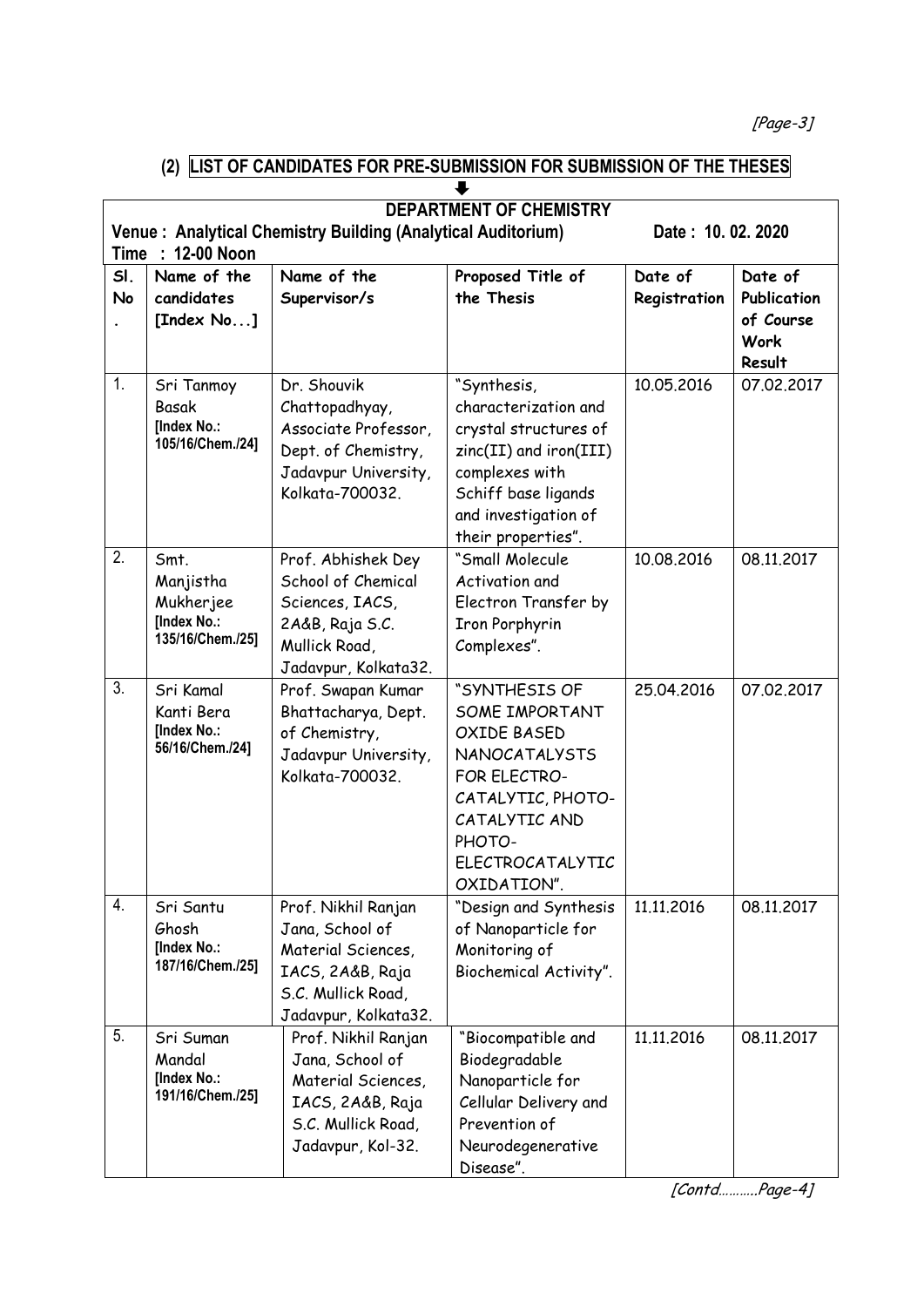| 6.<br>7. | Sri Kousik Ghosh<br>[Index No.:<br>218/15/Chem./24]           | Dr. Shouvik<br>Chattopadhyay,<br>Associate<br>Professor, Dept. of<br>Chemistry, J.U.,<br>Kolkata-32.                                                                                                                                   | "Studies on<br>cobalt(III) chelates<br>with N, O-donor<br>salicylaldimine Schiff<br>base ligands".                                                                                         | 29.10.2015 | 07.02.2017           |
|----------|---------------------------------------------------------------|----------------------------------------------------------------------------------------------------------------------------------------------------------------------------------------------------------------------------------------|--------------------------------------------------------------------------------------------------------------------------------------------------------------------------------------------|------------|----------------------|
|          | Smt. Ipsita<br>Chakraborty<br>[Index No.:<br>183/14/Chem./23] | Dr. Tanirima<br>Bhaumik, Assistant<br>Professor, Dept. of<br>Chemistry, J.U.,<br>Kolkata-32.                                                                                                                                           | "Studies Toward<br>Syntheses of<br>Potentially Bioactive<br>Oxygenated Natural<br>Products and Related<br>Molecules".                                                                      | 14.10.2014 | 29.01.2016           |
| 8.       | Sri Sinjan Das<br>[Index No.:<br>51/17/Chem./25]              | Prof. Nitin<br>Chattopadhyay,<br>Physical Chemistry<br>Section, Dept. of<br>Chemistry, J.U.,<br>Kolkata-700032.                                                                                                                        | "UNUSUAL<br><b>FLUORESCENCE</b><br>ANISOTROPY OF<br><b>HYDROXYFLAVONE</b><br>S IN PROTIC<br>SOLVENTS AND<br>ITS MODULATION<br>IN<br><b>MICROHETEROGEN</b><br><b>EOUS</b><br>ENVIRONMENTS". | 23.06.2017 | 17.04.2018           |
| 9.       | Sri Arnab Ghosh<br>[Index No.:<br>142/16/Chem./25]            | Prof. Amitava Patra,<br>School of Material<br>Sciences, IACS,<br>2A&B, Raja S.C.<br>Mullick Road,<br>Jadavpur, Kol-32.                                                                                                                 | "Study of Exciton<br>Dynamics of<br>Nanoscale System<br>for Light<br>Harvesting".                                                                                                          | 16.08.2016 | 08.11.2017           |
| 10.      | Sri Lalmohan<br>Jhulki<br>[Index No.:<br>68/15/Chem./23]      | Dr. Pradip Kr.<br>Mahapatra,<br>Associate<br>Professor, Dept. of<br>Chemistry, J.U.,<br>Kolkata-32 and Dr.<br>Joydev Dinda,<br>Head, P.G. Dept. of<br>Chemistry, Utkal<br>University,<br>Banivihar,<br>Bhubaneswar-<br>751004, Odisha. | "2, 2'-BipyridyI<br>Silver(I), Gold(I) and<br>Gold(III) N-<br>Heterocyclic Carbene<br>(NHC) Complexes;<br>Synthesis,<br>Structures and<br>Photophysical<br>Studies".                       | 04.05.2015 | <b>DUPLICAT</b><br>E |

[Contd………..Page-5]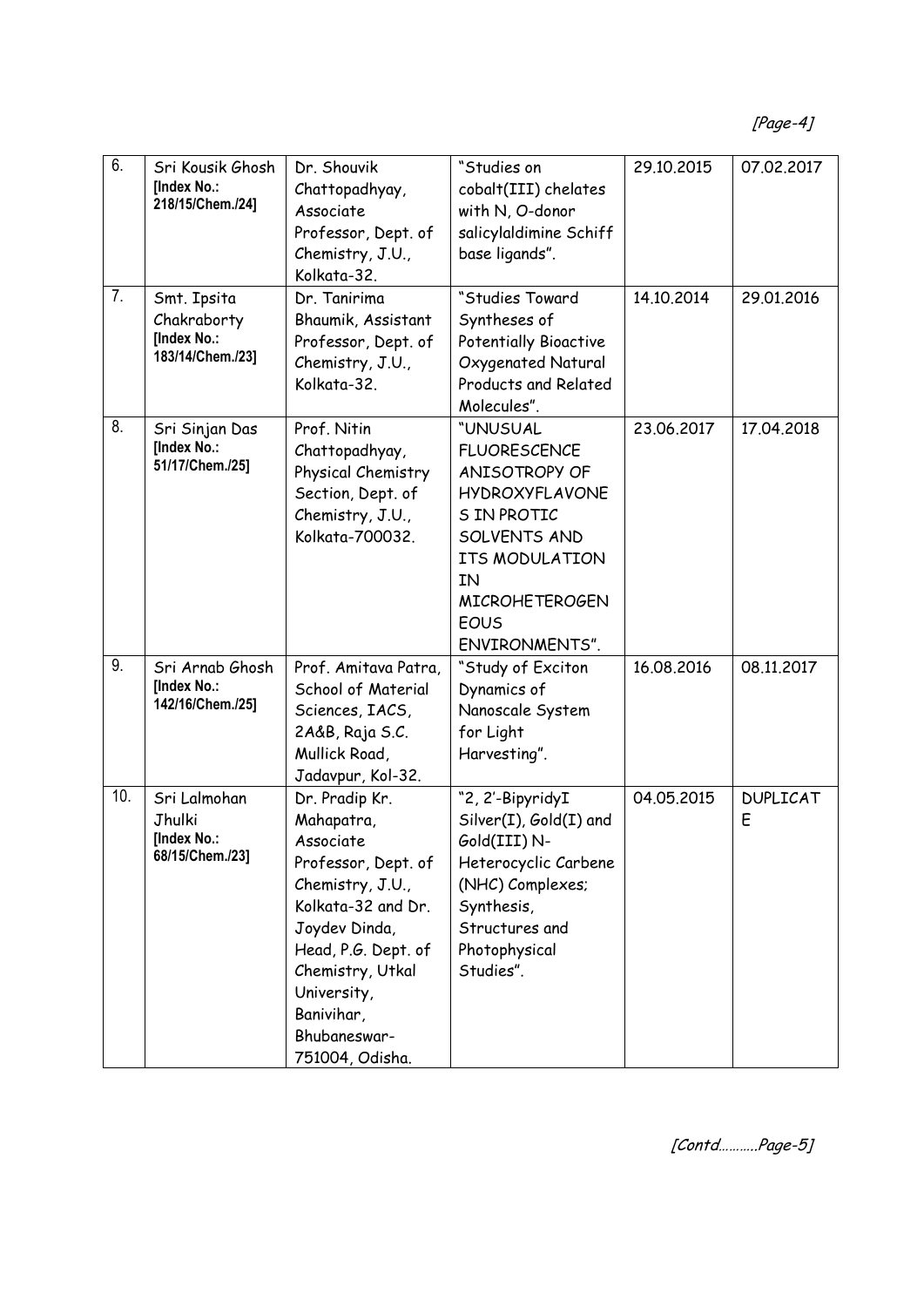| 11. | Sri Snshssish<br>Thakur<br>[Index No.:<br>229/16/Chem./25]  | Prof. Saurabh Das,<br>Dept. of Chemistry,<br>J.U., Kolkata-<br>700032 and Dr.<br>Shouvik<br>Chattopadhyay,<br>Associate<br>Professor, Dept. of<br>Chemistry, J.U.,<br>Kolkata-700032                                            | "Studies on<br>vanadium(V)<br>complexes with N,O-<br>donor Schiff base<br>ligands"                                                                                                 | 25.11.2016 | 17.04.2018 |
|-----|-------------------------------------------------------------|---------------------------------------------------------------------------------------------------------------------------------------------------------------------------------------------------------------------------------|------------------------------------------------------------------------------------------------------------------------------------------------------------------------------------|------------|------------|
| 12. | Sariful Rahaman<br>[Index No.:<br>4/15/Chem./23]            | Prof. Chandan<br>Kumar Mondal,<br>Dept. of Chemistry,<br>J.U., Kolkata-<br>700032                                                                                                                                               | "Optimal Control and<br><b>Environmental Effect</b><br>on the Dynamics of<br>Real and Model<br>Quantum Systems"                                                                    | 15.01.2015 | 29.01.2016 |
| 13. | Sri Baitan<br>Chakraborty<br>[Index No.:<br>12/16/Chem./24] | Prof. Umasish Jana,<br>Dept. of Chemistry,<br>J.U., Kolkata-<br>700032                                                                                                                                                          | "Iron(III)-Catalyzed<br>New Cyclization<br>Strategies to Access<br>Polycyclic<br>Heterocycles<br><b>Containing Nitrogen</b><br>and Oxigen"                                         | 29.01.2016 | 29.11.2018 |
| 14. | Sri Sujit<br>Chatterjee<br>[Index No.:<br>136/15/Chem./24]  | Prof. Swapan Kumar<br>Bhattacharya, Dept.<br>of Chemistry, J.U.,<br>Kolkata-700032                                                                                                                                              | "STUDIES OF<br>CATALYTIC AND<br>ELECTROCHEMICAL<br>ENERGY-STORAGE<br><b>ACTIVITIES OF</b><br><b>SOME</b><br>SYNTHESIZED<br>NANO SIZED<br><b>METALS AND</b><br><b>METAL OXIDES"</b> | 20.08.2015 | 07.02.2017 |
| 15. | Smt. Kajal<br>Kumbhakar<br>[Index No.:<br>141/16/Chem./25]  | Dr. Ranjit Biswas,<br>Sr. Professor, Dept.<br>of Chemical.<br><b>Biological &amp;</b><br>Macromoloecular<br>Sc., S.N. Bose<br>National Centre for<br>Basic Sciences,<br>Block-JD, Sector-<br>III, Salt Lake,<br>Kolkata-700106. | "Interactions and<br>Dynamics of<br>Cryoprotectants,<br>Energy Materials and<br>Other Complex<br>Mixtures"                                                                         | 12.08.2016 | 24.04.2017 |